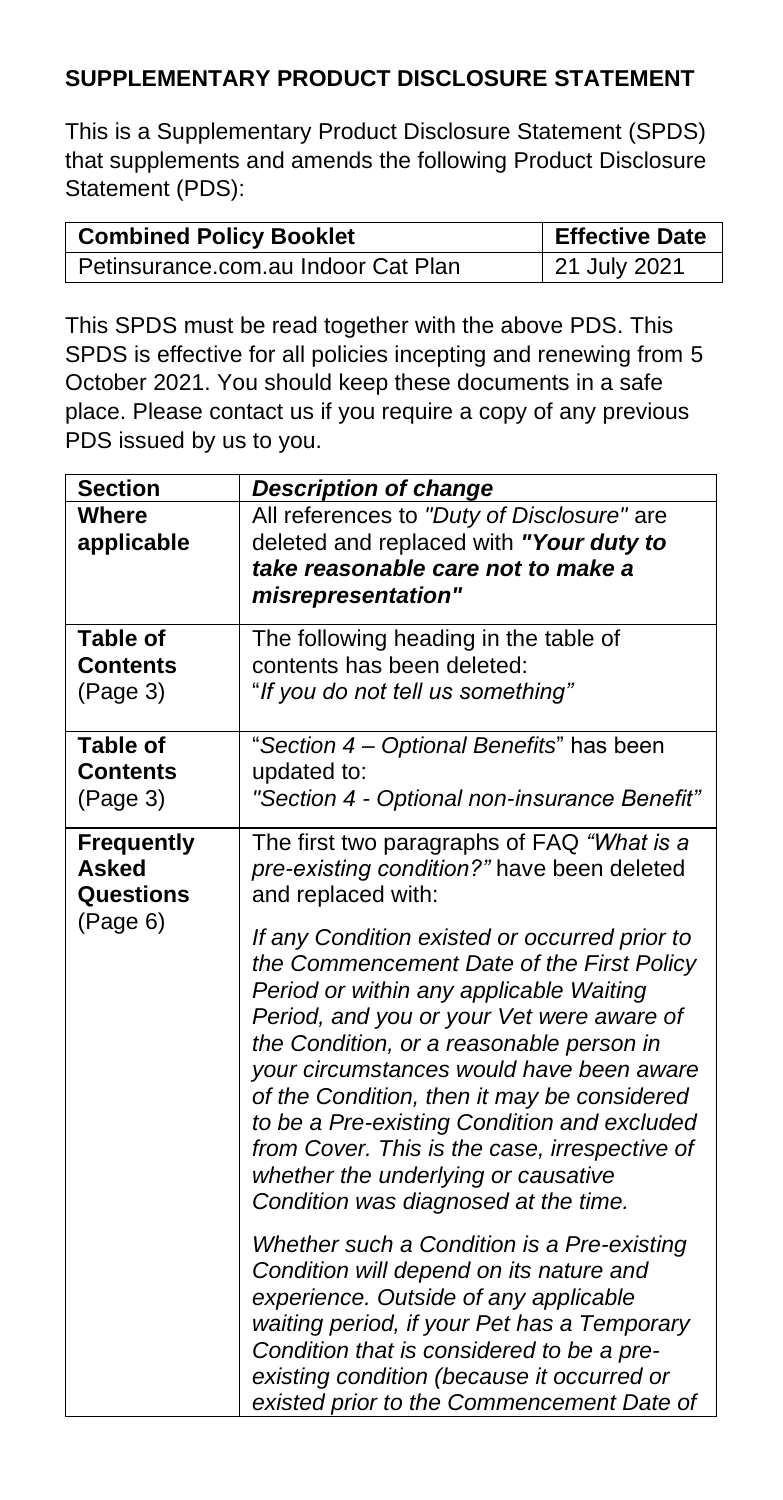|                            | the First Policy Period, or during any<br>applicable Waiting Period, but that<br>Condition has not existed, occurred or<br>shown noticeable signs, symptoms or an<br>abnormality in the 18-month period<br>immediately prior to your claim Treatment<br>date), it will no longer be excluded from<br>Cover as a Pre-existing Condition.<br>Chronic Conditions and several other<br>specified Conditions cannot fall within this<br>category. |
|----------------------------|----------------------------------------------------------------------------------------------------------------------------------------------------------------------------------------------------------------------------------------------------------------------------------------------------------------------------------------------------------------------------------------------------------------------------------------------|
|                            | <b>Hereditary Conditions and congenital</b><br>Conditions will also not be considered a<br>Pre-existing Condition if they have not<br>shown noticeable signs, symptoms or an<br>abnormality at any time before the<br>Commencement Date of the First Policy<br>Period or during any applicable Waiting<br>Period.                                                                                                                            |
|                            | Please note, the examples set out below the<br>heading Examples of Pre-existing                                                                                                                                                                                                                                                                                                                                                              |
|                            | <b>Condition claims</b> remain unchanged.                                                                                                                                                                                                                                                                                                                                                                                                    |
| <b>Frequently</b>          | The FAQ "What is a temporary condition?"                                                                                                                                                                                                                                                                                                                                                                                                     |
| <b>Asked</b>               | has been deleted and replaced with:                                                                                                                                                                                                                                                                                                                                                                                                          |
| <b>Questions</b>           | <b>What is a Temporary Condition?</b>                                                                                                                                                                                                                                                                                                                                                                                                        |
| (Page 9)                   | A Temporary Condition is a Condition,                                                                                                                                                                                                                                                                                                                                                                                                        |
|                            |                                                                                                                                                                                                                                                                                                                                                                                                                                              |
|                            | which normally resolves with Treatment and                                                                                                                                                                                                                                                                                                                                                                                                   |
|                            | which is not on the list of excluded                                                                                                                                                                                                                                                                                                                                                                                                         |
|                            | Conditions in that definition. If your Pet has                                                                                                                                                                                                                                                                                                                                                                                               |
|                            |                                                                                                                                                                                                                                                                                                                                                                                                                                              |
|                            | a Temporary Condition that is considered a                                                                                                                                                                                                                                                                                                                                                                                                   |
|                            | Pre-existing Condition because it occurred                                                                                                                                                                                                                                                                                                                                                                                                   |
|                            | or existed prior to the Commencement Date                                                                                                                                                                                                                                                                                                                                                                                                    |
|                            | of the First Policy Period or during any                                                                                                                                                                                                                                                                                                                                                                                                     |
|                            | applicable Waiting Period, but the Condition                                                                                                                                                                                                                                                                                                                                                                                                 |
|                            | has not existed, occurred or shown                                                                                                                                                                                                                                                                                                                                                                                                           |
|                            | noticeable signs, symptoms or an                                                                                                                                                                                                                                                                                                                                                                                                             |
|                            | abnormality in the 18 month period prior to                                                                                                                                                                                                                                                                                                                                                                                                  |
|                            | your claim Treatment, it will no longer be                                                                                                                                                                                                                                                                                                                                                                                                   |
|                            | excluded from your policy as a Pre-existing                                                                                                                                                                                                                                                                                                                                                                                                  |
|                            | Condition. Refer to the 'Temporary                                                                                                                                                                                                                                                                                                                                                                                                           |
|                            | Condition' definition in 'Section 1 -                                                                                                                                                                                                                                                                                                                                                                                                        |
|                            | Definitions' for more information.                                                                                                                                                                                                                                                                                                                                                                                                           |
| <b>Frequently</b><br>Asked | The FAQ 'Will I have lifelong cover for my                                                                                                                                                                                                                                                                                                                                                                                                   |
| Questions                  | Pet?' is deleted and replaced with:                                                                                                                                                                                                                                                                                                                                                                                                          |
|                            | Will I have lifelong cover for my Pet?                                                                                                                                                                                                                                                                                                                                                                                                       |
| (Page 9)                   | Once your Pet is accepted and as long as                                                                                                                                                                                                                                                                                                                                                                                                     |
|                            | we continue to provide this product and you<br>continue to hold the policy without a break                                                                                                                                                                                                                                                                                                                                                   |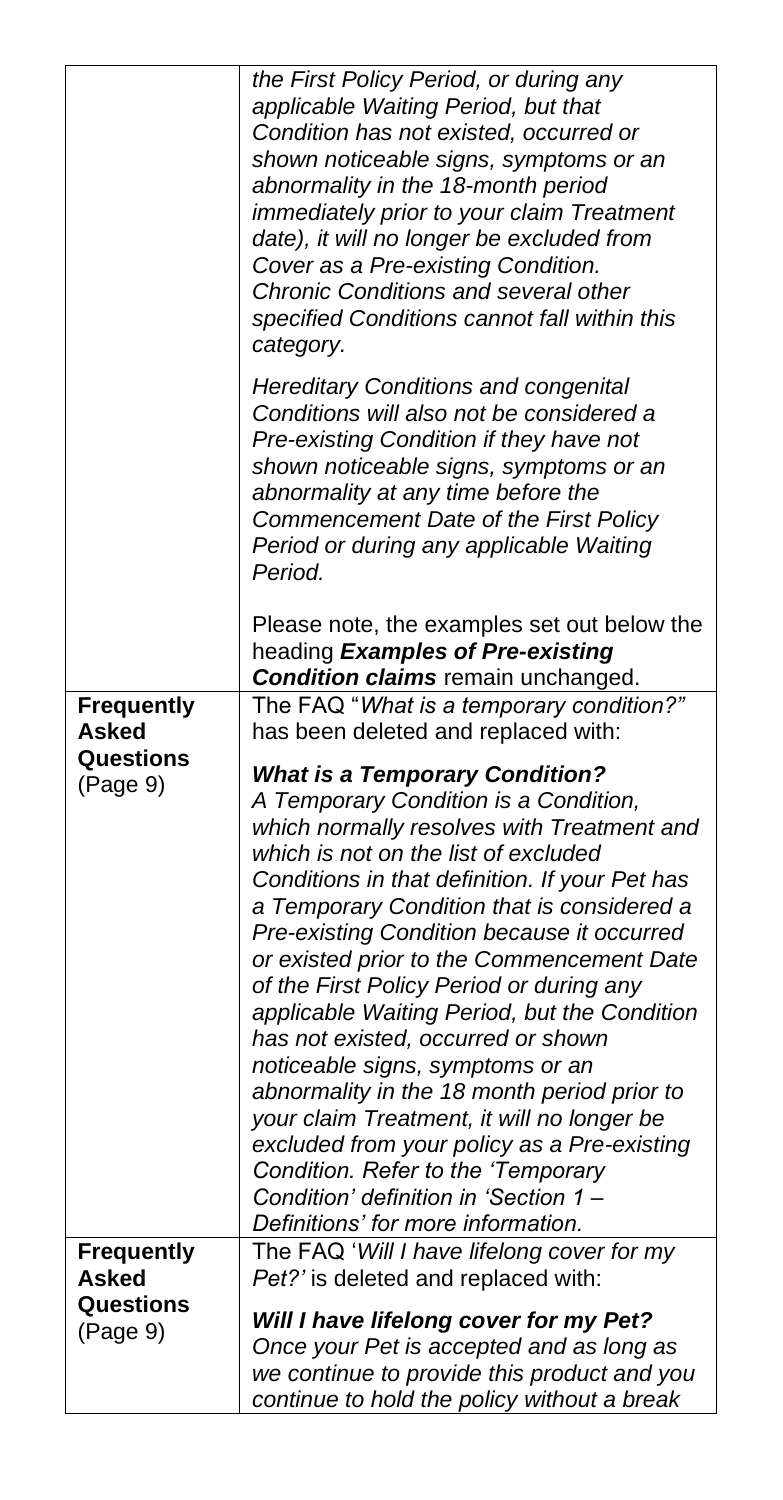|                                                         | in cover and renew your policy, your Pet will<br>be covered for eligible Vet Expenses for life<br>(with cover subject to the applicable terms<br>and conditions of the policy for each<br>renewal period). You can apply for Indoor<br>Cat Cover as long as your cat is over eight<br>weeks old and younger that nine years.                                                                                                                                                                                                                                                              |
|---------------------------------------------------------|-------------------------------------------------------------------------------------------------------------------------------------------------------------------------------------------------------------------------------------------------------------------------------------------------------------------------------------------------------------------------------------------------------------------------------------------------------------------------------------------------------------------------------------------------------------------------------------------|
| <b>Frequently</b><br><b>Asked</b><br>Questions          | The first paragraph of "What is an<br>exclusion?" FAQ has been deleted and<br>replaced with:                                                                                                                                                                                                                                                                                                                                                                                                                                                                                              |
| (Page 9)                                                | <b>What is an exclusion?</b><br>As with most insurance products, there are<br>certain situations in which you will not be<br>covered. There are some general<br>exclusions such as Pre-existing Conditions,<br>dental procedures, fractured teeth, routine<br>or preventative Treatments (unless Routine<br>Care cover is purchased, which provides a<br>non-insurance contribution up to the<br>Routine Care limits), some Elective<br>Treatments and procedures and breeding or<br>obstetrics. There may also be specific<br>exclusions which may apply to specific<br>levels of Cover. |
| <b>Frequently</b><br><b>Asked</b><br>Questions          | The FAQ "What kind of Vet Consultations<br>can I claim under my policy?" has been<br>deleted and replaced with:                                                                                                                                                                                                                                                                                                                                                                                                                                                                           |
| (Page 9)                                                | <b>What kind of Vet Consultations am I</b><br>covered for?<br>You can claim for Consultations in relation<br>to Conditions covered by your policy.<br>For example: Under the Indoor Cat plan,<br>you can claim for Consultation fees in<br>relation to diabetes.                                                                                                                                                                                                                                                                                                                          |
|                                                         | Please note:<br>Routine health checks and vaccination visits<br>are not coverable under your policy, unless<br>you have selected the Routine Care option,<br>which is a non-insurance benefit available<br>as part of this cover, as shown on your<br>Certificate of Insurance.                                                                                                                                                                                                                                                                                                           |
| <b>Product</b><br><b>Disclosure</b><br><b>Statement</b> | The last paragraph under the section titled<br>"Product Disclosure Statement" has been<br>deleted and replaced with:                                                                                                                                                                                                                                                                                                                                                                                                                                                                      |
| (Page 11)                                               | We may need to update this PDS from time<br>to time. We'll do this if certain changes<br>occur, and we are required and permitted by<br>law to do so. We will issue you with a new                                                                                                                                                                                                                                                                                                                                                                                                        |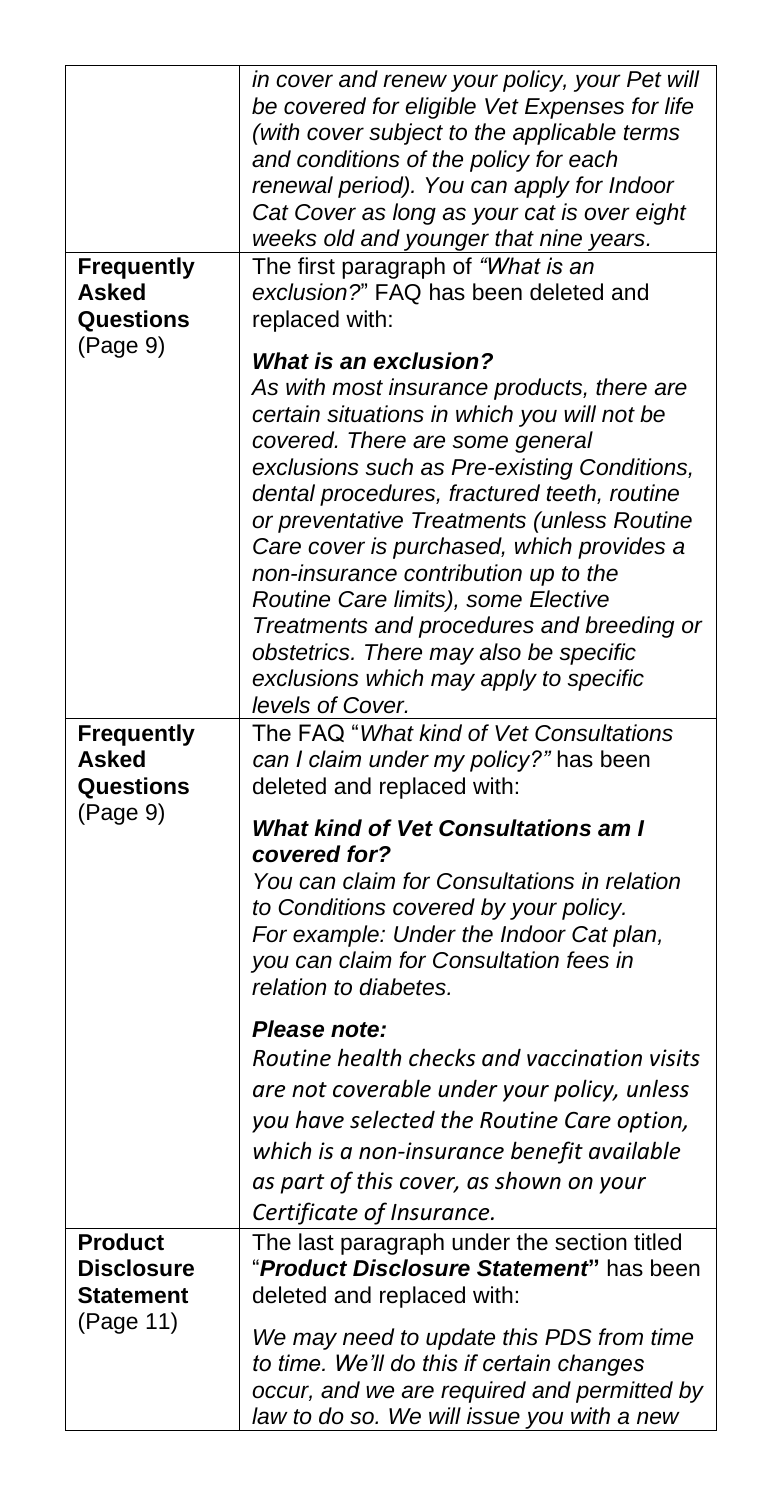| Your Duty of                   | PDS or a Supplementary PDS or other<br>compliant document to update the relevant<br>information except in limited cases. Where<br>the information is not something that would<br>be materially adverse from the point of view<br>of a reasonable person considering whether<br>to buy this insurance, we may issue you<br>with notice of this information in other forms<br>or keep an internal record of such changes.<br>You can get a paper copy, or an electronic<br>copy will be made available, of any changes<br>free of charge by contacting us using the<br>contact details on the back of this PDS.<br>Under the heading 'Your Duty of Disclosure' |
|--------------------------------|--------------------------------------------------------------------------------------------------------------------------------------------------------------------------------------------------------------------------------------------------------------------------------------------------------------------------------------------------------------------------------------------------------------------------------------------------------------------------------------------------------------------------------------------------------------------------------------------------------------------------------------------------------------|
| <b>Disclosure</b><br>(page 13) | and 'If you do not tell us something' the<br>headings and entire sections have been<br>deleted and replaced as follows:                                                                                                                                                                                                                                                                                                                                                                                                                                                                                                                                      |
|                                | Your Duty To Take Reasonable Care Not<br><b>To Make A Misrepresentation</b><br>Before you enter into this insurance with us,<br>you have a duty to take reasonable care not<br>to make a misrepresentation under the<br>Insurance Contracts Act 1984 (Cth).                                                                                                                                                                                                                                                                                                                                                                                                  |
|                                | The duty to take reasonable care not to<br>make a misrepresentation applies until the<br>contract is entered into (or renewed, varied,<br>extended or reinstated as applicable).                                                                                                                                                                                                                                                                                                                                                                                                                                                                             |
|                                | Your duty to take reasonable care not to<br>make a misrepresentation when you<br>enter into the contract with us for the                                                                                                                                                                                                                                                                                                                                                                                                                                                                                                                                     |
|                                | first time<br>Before you enter into this contract of<br>insurance, you have a duty to take<br>reasonable care not to make a<br>misrepresentation. What that means is that<br>you need to take reasonable care to provide<br>honest, accurate and complete answers to<br>any questions that we ask.                                                                                                                                                                                                                                                                                                                                                           |
|                                | If you are not sure of the answers to any of<br>our questions, you should take the time to<br>find them. It is also important to understand<br>that, in answering the questions, you are<br>answering for yourself and anyone else to<br>whom the questions apply.                                                                                                                                                                                                                                                                                                                                                                                           |
|                                | If any of our questions are not clear to you<br>and you need help, please contact us.                                                                                                                                                                                                                                                                                                                                                                                                                                                                                                                                                                        |
|                                | Your duty to take reasonable care not to<br>make a misrepresentation when you                                                                                                                                                                                                                                                                                                                                                                                                                                                                                                                                                                                |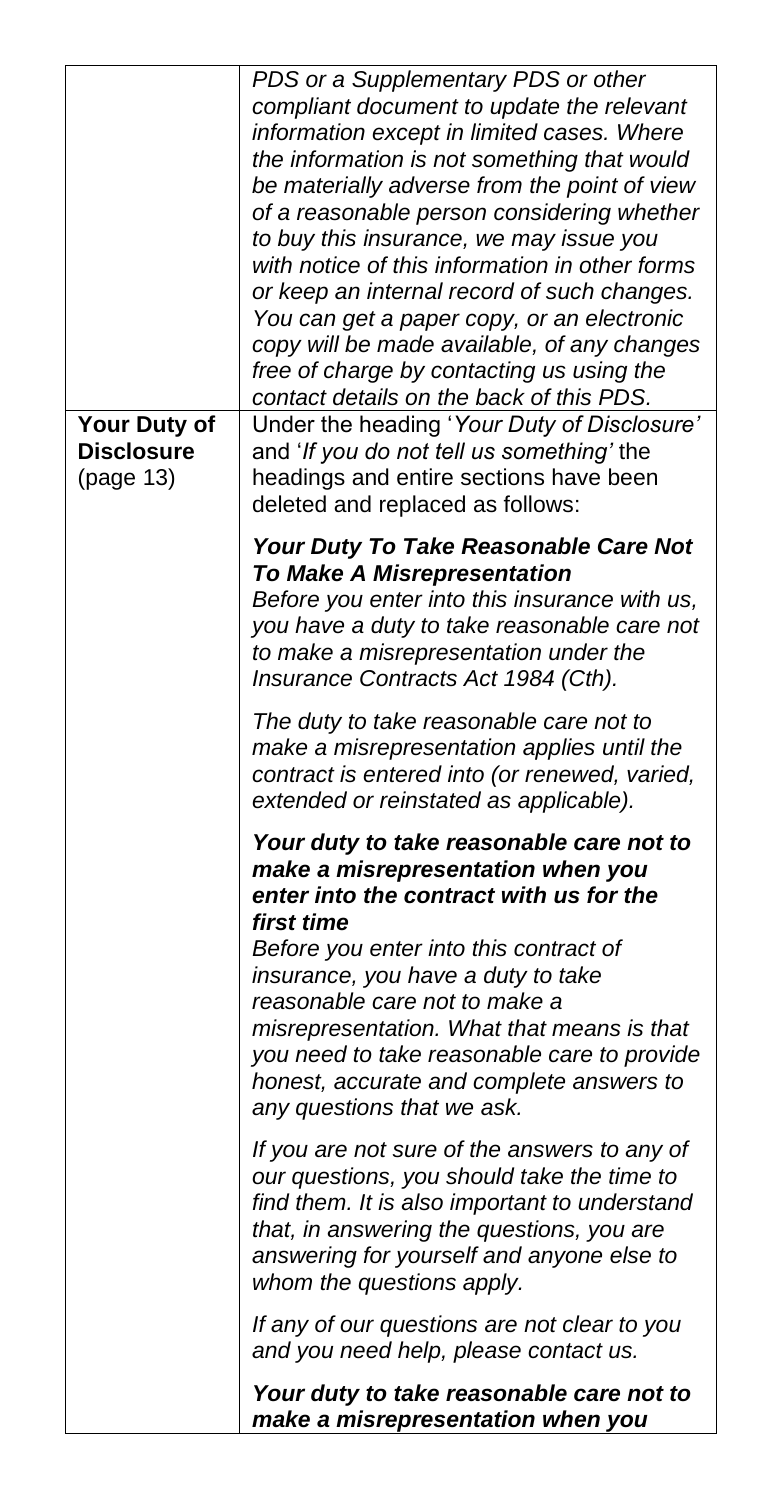|                                       | renew, vary, extend or reinstate the<br>contract                                                                                                                                                                                                                                                                                                                                                                                                                         |
|---------------------------------------|--------------------------------------------------------------------------------------------------------------------------------------------------------------------------------------------------------------------------------------------------------------------------------------------------------------------------------------------------------------------------------------------------------------------------------------------------------------------------|
|                                       | Before you renew, vary, extend or reinstate<br>the contract of insurance, you have a duty<br>to take reasonable care not to make a<br>misrepresentation. What that means is that<br>you need to take reasonable care to review<br>the information included in your in your<br>policy documentation (e.g. your renewal<br>notice or Certificate of Insurance) and to<br>inform us of any changes, where the<br>information is no longer honest, accurate<br>and complete. |
|                                       | If you are not sure if any of the information<br>remains honest, accurate and complete,<br>you should take the time to find out. It is<br>also important to understand that, in<br>reviewing the information, you are doing so<br>for yourself and anyone else to whom the<br>information applies.                                                                                                                                                                       |
|                                       | If you need to inform us of changes to the<br>information set out in your policy<br>documentation (e.g. your renewal notice or<br>Certificate of Insurance) or if any of it is not<br>clear to you and you need help, please<br>contact us.                                                                                                                                                                                                                              |
|                                       | If you do not contact us, we will take it that<br>you agree that the information remains<br>honest, accurate and complete, so it is<br>essential that you contact us if you have any<br>doubts.                                                                                                                                                                                                                                                                          |
|                                       | If you do not comply with your duty to<br>take reasonable care not to make a<br>misrepresentation                                                                                                                                                                                                                                                                                                                                                                        |
|                                       | If you do not take reasonable care in<br>answering our questions or inform us of<br>changes to the information set out in your<br>policy documentation, you may breach your<br>duty. If that happens, your policy may be<br>cancelled, or treated as if never existed, and<br>any claim may be denied or not paid in full.                                                                                                                                               |
| <b>Calculating</b><br>your<br>premium | Under 'Calculating your premium' the first<br>paragraph has been deleted and replaced<br>with the following:                                                                                                                                                                                                                                                                                                                                                             |
| (Page 13)                             | Your premium is calculated when your<br>Petinsurance.com.au policy begins, and at<br>each policy anniversary (and if you vary or<br>extend cover) and is printed on the relevant                                                                                                                                                                                                                                                                                         |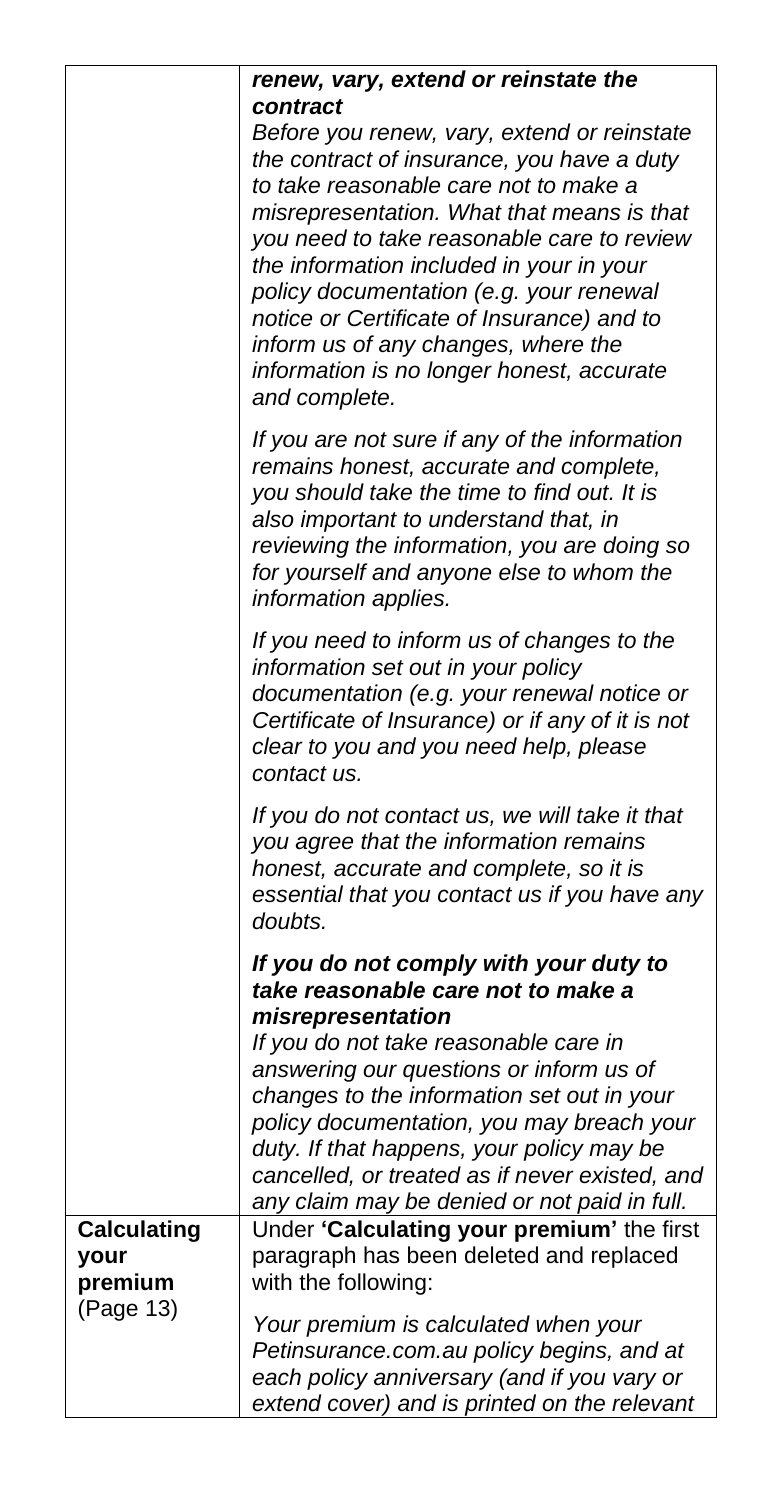|                                              | Certificate of Insurance. The premium for<br>new policies is calculated based on a<br>number of factors. Some are pre-set and<br>don't vary for each insured (e.g. amounts<br>we take into account for certain internal<br>costs and expenses). Others can affect the<br>premium amount up or down depending<br>upon whether we believe it increases or<br>decreases the risk to us, such as the Cover<br>you have chosen including whether you<br>have chosen Routine Care, the Benefit<br>Percentage applicable to the Cover you<br>have chosen, the species, breed and age of<br>your Pet and other factors related to our<br>cost of doing business. These same factors<br>may be used to calculate your premium<br>when you amend your coverage. Further<br>information about renewal premiums can be<br>found under Automatic Renewal of your<br>Policy'. |
|----------------------------------------------|-----------------------------------------------------------------------------------------------------------------------------------------------------------------------------------------------------------------------------------------------------------------------------------------------------------------------------------------------------------------------------------------------------------------------------------------------------------------------------------------------------------------------------------------------------------------------------------------------------------------------------------------------------------------------------------------------------------------------------------------------------------------------------------------------------------------------------------------------------------------|
| 30 day<br>cooling off<br>period<br>(Page 14) | Under the heading '30 day cooling off<br>period' the entire section has been deleted<br>and replaced with:<br>You have a full 30 days from the policy<br>Commencement Date (or any renewal date)<br>to make sure you are happy with every<br>aspect of your Petinsurance.com.au policy.<br>This is known as the 'cooling off' period.<br>During this time you may cancel the policy<br>simply by contacting us. If we receive your<br>request to cancel your policy within the 30-<br>day period after the policy Commencement<br>Date (or any renewal date), we will give you<br>a refund of any monies received since the<br>policy Commencement Date (or renewal<br>date) less any costs incurred by us, which<br>we are unable to recover and any taxes or<br>duties that we are unable to refund.                                                          |
|                                              | If you have made a claim during the cooling<br>off period and wish to cancel during the<br>cooling off period, then any refund will be in<br>accordance with provisions set out in<br>Section 7 - Cancellations. After the cooling<br>off period ends you continue to be able to<br>cancel your policy and you have rights upon<br>cancellation in certain circumstances under<br>the policy. These rights are set out in<br>'section 7 - Cancellations'.                                                                                                                                                                                                                                                                                                                                                                                                       |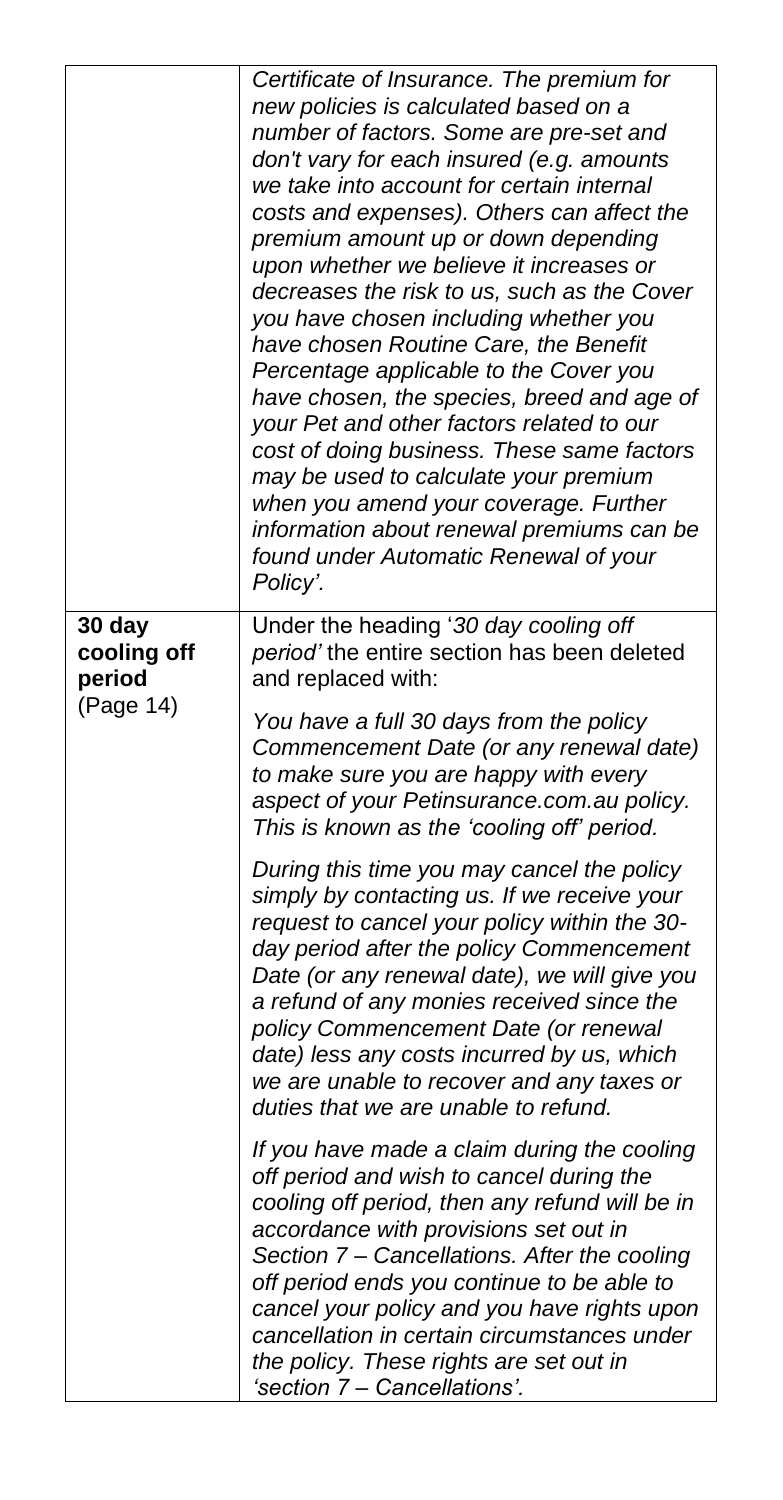| If you<br>have a<br>complaint<br>(Page 17) | Under the heading 'If you have a complaint'<br>the entire section has been deleted and<br>replaced as follows:                                                                                                                                                                                                                                                                                                                                                                                                                                                                                                                                               |
|--------------------------------------------|--------------------------------------------------------------------------------------------------------------------------------------------------------------------------------------------------------------------------------------------------------------------------------------------------------------------------------------------------------------------------------------------------------------------------------------------------------------------------------------------------------------------------------------------------------------------------------------------------------------------------------------------------------------|
|                                            | If you have a complaint<br>We hope that you never have reason to<br>complain, but if you do we will do our best to<br>work with you to resolve it. Our complaints<br>resolution process has three steps. Please<br>let us know if you require additional<br>assistance to lodge a complaint.                                                                                                                                                                                                                                                                                                                                                                 |
|                                            | 1-Immediate Response<br>Usually when you have a concern, we can<br>resolve it immediately on the phone. If we<br>can't immediately resolve your concern we<br>will treat it as a complaint and take steps to<br>resolve your complaint as soon as possible.<br>We will acknowledge your complaint within<br>one business day of receiving it.                                                                                                                                                                                                                                                                                                                |
|                                            | Please contact us using one of the following<br>means:                                                                                                                                                                                                                                                                                                                                                                                                                                                                                                                                                                                                       |
|                                            | Phone: 1300 855 663 (Weekdays between<br>8:30am and 5:00pm (AEST) except<br>public holidays)                                                                                                                                                                                                                                                                                                                                                                                                                                                                                                                                                                 |
|                                            | <b>Writing: Customer Service Complaints</b><br>Petinsurance.com.au<br>Locked Bag 9021<br>Castle Hill, NSW 1765                                                                                                                                                                                                                                                                                                                                                                                                                                                                                                                                               |
|                                            | Please supply your policy number, if<br>applicable, to enable the complaint or<br>enquiry to be dealt with promptly. Your<br>complaint or enquiry will be dealt with by<br>someone with appropriate authority.                                                                                                                                                                                                                                                                                                                                                                                                                                               |
|                                            | 2- Internal Dispute Resolution<br>If we haven't resolved your complaint to<br>your satisfaction, at your request (reter to<br>contact details provided for '1 - Immediate<br>Response'), we will escalate your<br>complaint for review by our Internal Dispute<br>Resolution team. All escalated complaints<br>will be acknowledged within one business<br>days of being escalated. The Internal<br>Dispute Resolution team will review your<br>matter and any supporting evidence. After<br>full consideration of the complaint a written<br>final response will be provided that will<br>outline the decision reached and the<br>reasons for the decision. |
|                                            |                                                                                                                                                                                                                                                                                                                                                                                                                                                                                                                                                                                                                                                              |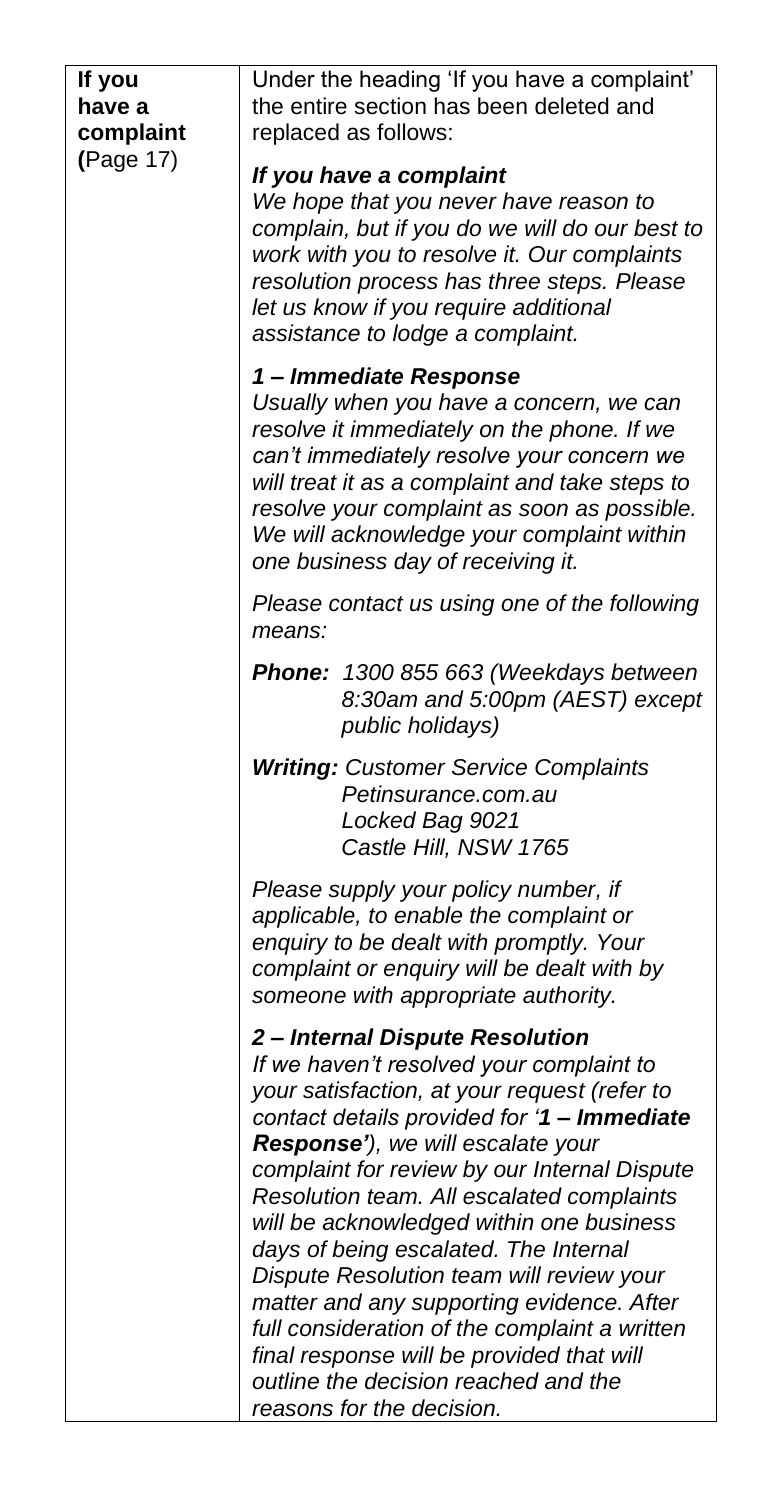| 3- External Dispute Resolution<br>In the event that your complaint is not<br>resolved to your satisfaction, or a final<br>written response has not been provided<br>within 30 days, you can refer your complaint<br>to the Australian Financial Complaints<br>Authority (AFCA), provided your complaint<br>is within the scope of the AFCA Rules.<br>AFCA is an independent dispute resolution                                                                                                                                                                                                       |
|------------------------------------------------------------------------------------------------------------------------------------------------------------------------------------------------------------------------------------------------------------------------------------------------------------------------------------------------------------------------------------------------------------------------------------------------------------------------------------------------------------------------------------------------------------------------------------------------------|
| service provided free of charge.<br>You may contact AFCA at:                                                                                                                                                                                                                                                                                                                                                                                                                                                                                                                                         |
| <b>Australian Financial Complaints</b>                                                                                                                                                                                                                                                                                                                                                                                                                                                                                                                                                               |
| <b>Authority (AFCA)</b>                                                                                                                                                                                                                                                                                                                                                                                                                                                                                                                                                                              |
| Mail: GPO Box 3, Melbourne VIC 3001<br>Phone: 1800 931 678<br>Website: www.afca.org.au                                                                                                                                                                                                                                                                                                                                                                                                                                                                                                               |
| Email: info@afca.org.au                                                                                                                                                                                                                                                                                                                                                                                                                                                                                                                                                                              |
| In 'The Petinsurance.com.au Policy' section<br>the following paragraph has been deleted:                                                                                                                                                                                                                                                                                                                                                                                                                                                                                                             |
|                                                                                                                                                                                                                                                                                                                                                                                                                                                                                                                                                                                                      |
| Your policy will continue for a period of 12<br>months from the policy Commencement<br>Date unless cancelled by you under the<br>cooling off period as explained on page 36<br>or cancellation provisions of the policy as<br>explained in 'Section 7 - Cancellations' on<br>page 35. We also have certain cancellation<br>rights at law. For your convenience and to<br>ensure continuity of Cover for your Pet, we<br>will automatically renew your policy each<br>year, (refer to the "Automatic renewal of<br>your policy" section on the bottom of this<br>page.                                |
| And replaced with:                                                                                                                                                                                                                                                                                                                                                                                                                                                                                                                                                                                   |
| Your policy will continue for a period of 12<br>months from the policy Commencement<br>Date unless cancelled by you under the<br>cooling off period as explained on page 10<br>or cancellation provisions of the policy as<br>explained in 'Section 7- Cancellations'. We<br>also have certain cancellation rights at law.<br>For your convenience and to ensure<br>continuity of cover for your Pet, we will<br>automatically renew your policy each year<br>(unless you have opted out of automatic<br>renewals or contact us that you do not want<br>to renew on the terms of the renewal notice) |
|                                                                                                                                                                                                                                                                                                                                                                                                                                                                                                                                                                                                      |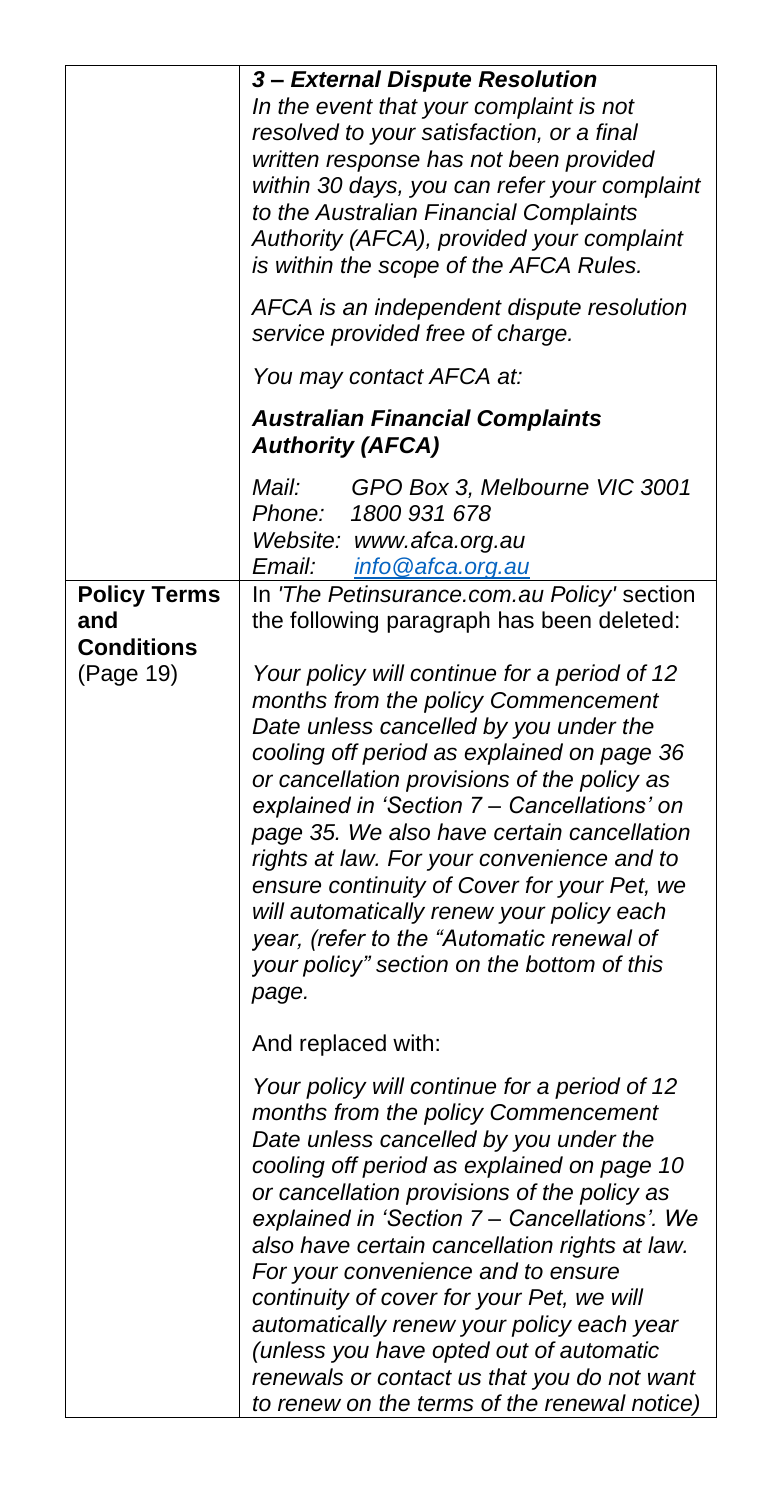|                                                | for as long as we continue to provide this<br>product - refer to the 'Automatic renewal of<br>your policy' section.                                                                                                                                                                                                                                                                                                                                                                                                                                                                                                                                                                                                                                                                                                                                                                                                                                                                                                                                                                                                                                      |
|------------------------------------------------|----------------------------------------------------------------------------------------------------------------------------------------------------------------------------------------------------------------------------------------------------------------------------------------------------------------------------------------------------------------------------------------------------------------------------------------------------------------------------------------------------------------------------------------------------------------------------------------------------------------------------------------------------------------------------------------------------------------------------------------------------------------------------------------------------------------------------------------------------------------------------------------------------------------------------------------------------------------------------------------------------------------------------------------------------------------------------------------------------------------------------------------------------------|
| Section 1 -<br><b>Definitions</b><br>(Page 23) | In the Definitions section, the definition of<br>'Pre-existing condition' has been deleted<br>and replaced as follows:                                                                                                                                                                                                                                                                                                                                                                                                                                                                                                                                                                                                                                                                                                                                                                                                                                                                                                                                                                                                                                   |
|                                                | <b>Pre-existing Condition means a Condition</b><br>that existed or occurred prior to the<br>Commencement Date of the First Policy<br>Period or within any applicable Waiting<br>Period, of which you or your Vet were aware<br>or a reasonable person in your<br>circumstances would have been aware,<br>irrespective of whether the underlying or<br>causative Condition has been diagnosed. A<br>Pre-existing Condition also includes a<br>Related Condition or Bilateral Condition of a<br>Pre-existing Condition. After the end of any<br>applicable Waiting Period, a Condition will<br>no longer be considered a Pre-existing<br>Condition if it is a Temporary Condition that:<br>has not existed, occurred or shown<br>noticeable signs, symptoms or an<br>abnormality in the 18-month period<br>immediately prior to your claim<br>Treatment date (please refer to the<br>definitions of 'Temporary Condition',<br>and 'Chronic Condition'); or<br>We have agreed in writing will not<br>be a Pre-existing Condition,<br>following a Pre-existing Condition<br>Review (please refer to the terms of<br>a Pre-existing Condition Review);<br>and |
|                                                | For example: Two weeks prior to the<br>Commencement Date of the First Policy<br>Period, you take your Pet for a routine<br>check-up and your Vet advises you it has a<br>heart murmur that needs to be monitored.<br>You then take out a pet insurance policy<br>and your Pet is diagnosed with congestive<br>heart failure after the Waiting Period has<br>passed. Your Pet requires lifelong<br>medication to manage this Condition.<br>The Condition would be a Pre-existing<br>Condition and excluded from Cover,<br>notwithstanding diagnoses was not provided<br>until after the Commencement Date of the<br><b>First Policy Period.</b>                                                                                                                                                                                                                                                                                                                                                                                                                                                                                                           |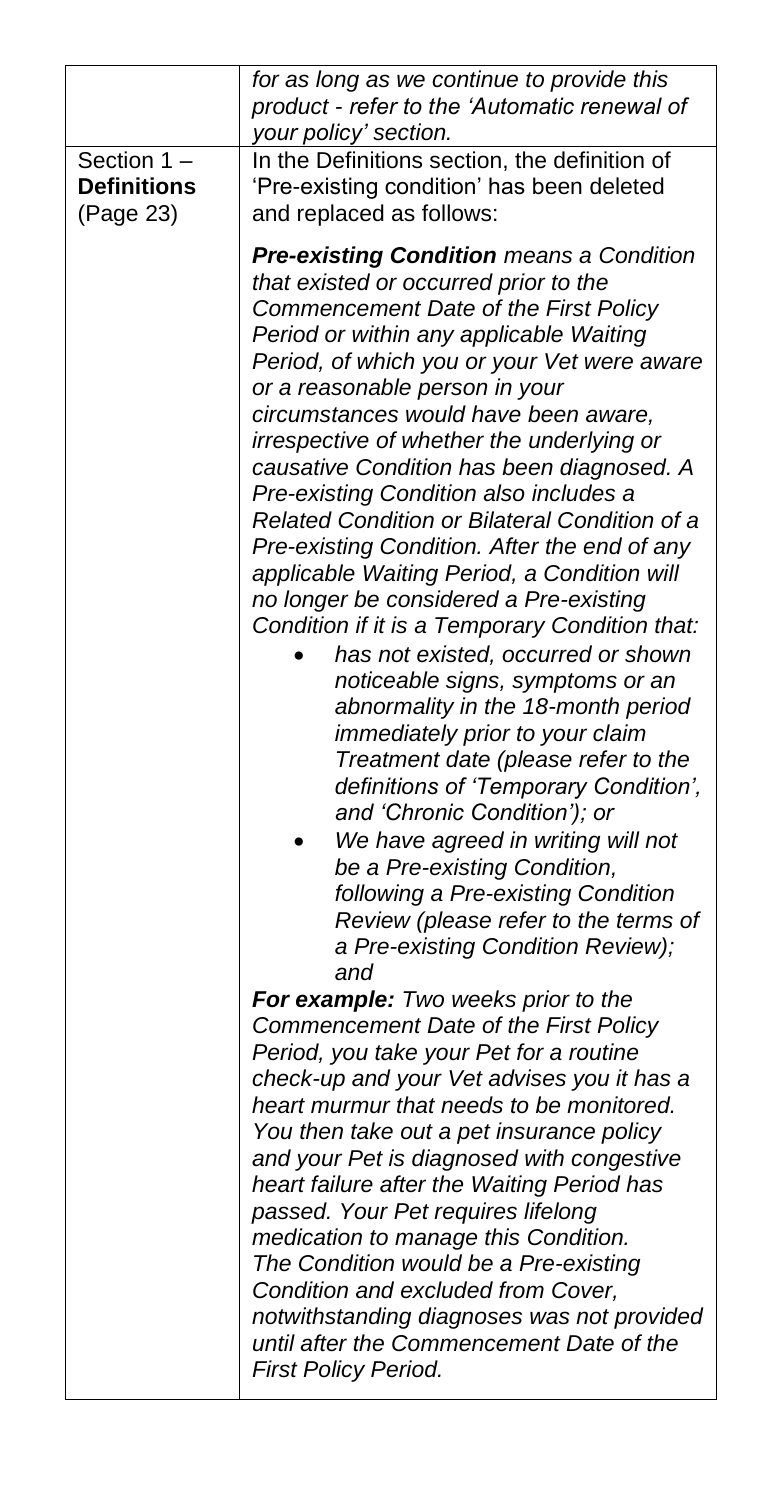| Section 1-<br><b>Definitions</b><br>(Page 25)        | In the Definitions section, the definition of<br>'Vet Expenses' has been deleted and<br>replaced as follows:                                                                                                                                                                                                                                                                                                                                              |
|------------------------------------------------------|-----------------------------------------------------------------------------------------------------------------------------------------------------------------------------------------------------------------------------------------------------------------------------------------------------------------------------------------------------------------------------------------------------------------------------------------------------------|
|                                                      | Vet Expenses means the reasonable and<br>essential expenses incurred and paid in<br>respect of Treatment provided by a Vet<br>during the Policy Period, having regard to<br>the circumstances in which the Treatment<br>was provided.                                                                                                                                                                                                                     |
| Section 2.2<br>When you<br>are not<br><b>Covered</b> | The following point has been deleted from<br>this section:<br>2. Treatment of the following irrespective of                                                                                                                                                                                                                                                                                                                                               |
| (Page 26)                                            | whether your cat was vaccinated or not:<br>a) parvovirus infections (including<br>feline panleukopenia), chlamydia,<br>feline leukaemia virus (FeLV), feline<br>immuno deficiency virus (FIV), viral<br>rhintracheitis, calicivirus, herpes<br>virus and all forms of cat flu;                                                                                                                                                                            |
| Section 4-<br><b>Optional non-</b><br>insurance      | The first two paragraphs under the heading<br>"What you are covered for" have been<br>deleted and replaced with:                                                                                                                                                                                                                                                                                                                                          |
| <b>Benefit</b><br>(Page 30)                          | If the Routine Care benefit option is shown<br>on your Certificate of Insurance, we will<br>make a payment towards the cost of<br>Routine Care your Pet has received during<br>the Policy Period up to the applicable<br>Routine Care limits and overall annual<br>Benefit Limit as shown on your Certificate of<br>Insurance. Routine Care benefits allow<br>some reimbursement for some preventative<br>healthcare Treatments such as the<br>following: |
| Section 5-<br>General<br><b>Exclusion</b>            | In the General Exclusions section point 9<br>has been deleted and replaced with:                                                                                                                                                                                                                                                                                                                                                                          |
| <b>Section</b><br>(Page 32)                          | 9. Expenses in relation to policy<br>exclusions or related complications/<br>adverse reactions of an exclusion. This<br>includes when the diagnosis is inconclusive,<br>but the Treatment protocol is consistent with<br>an excluded Condition (e.g. Treatment for<br>halitosis (bad breath) where dental disease<br>is suspected but not diagnosed or excluded<br>as a diagnosis - unless Covered under<br>Routine Care).                                |

 $\overline{\mathsf{I}}$ 

 $\vert$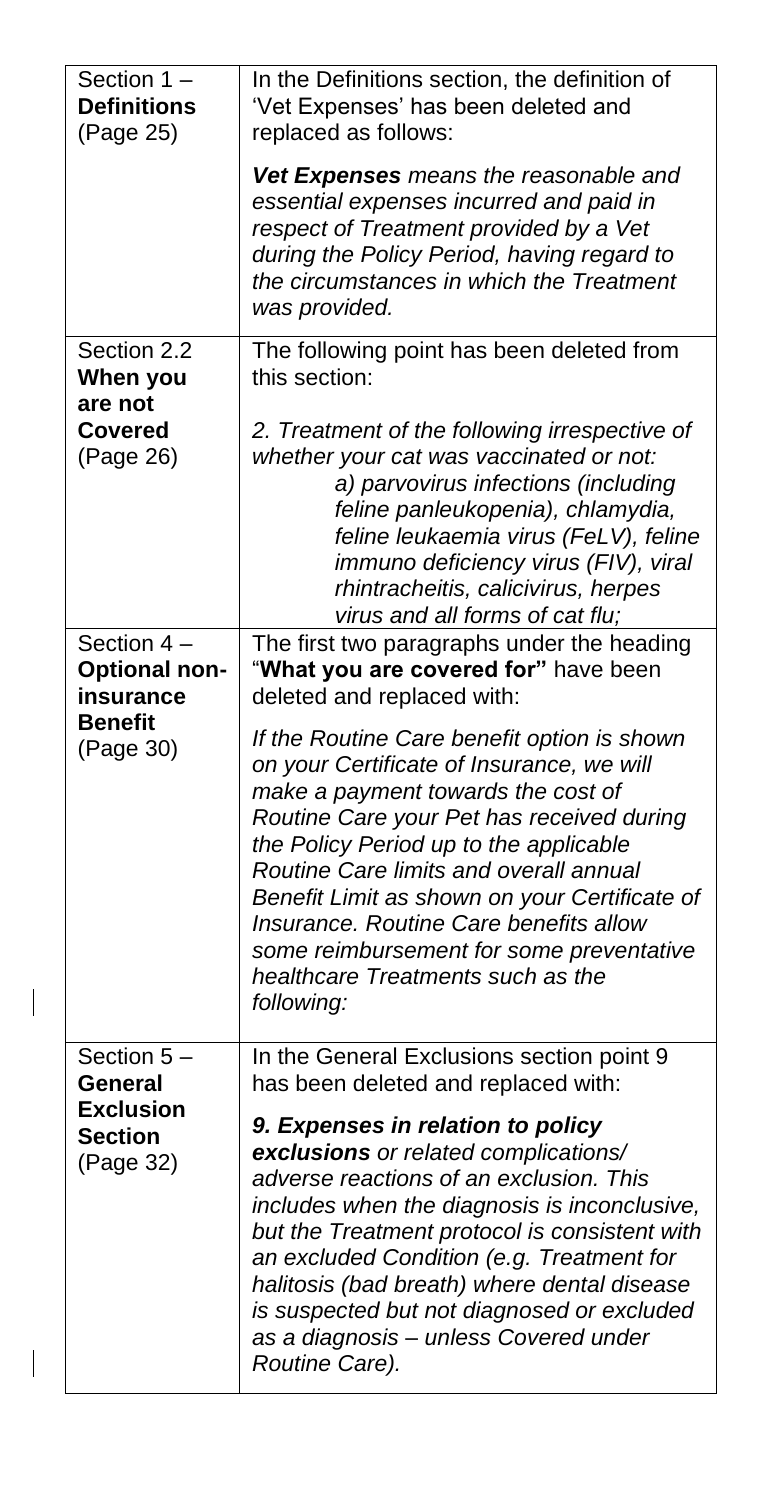| Section 6-<br><b>Premiums</b><br>(Page 34)      | In the Premiums section, the wording under<br>the heading 'Section 6.1 - Paying your<br>premium' the following clause has been<br>deleted:<br>3. When premiums are paid monthly or<br>fortnightly by instalment, claims are paid on<br>the basis that you agree to pay the<br>premiums for that Policy Period.                                         |
|-------------------------------------------------|--------------------------------------------------------------------------------------------------------------------------------------------------------------------------------------------------------------------------------------------------------------------------------------------------------------------------------------------------------|
|                                                 | In the Premiums section, the wording under<br>the heading '6.2 Paying on the Due Date'<br>the following clause has been deleted:                                                                                                                                                                                                                       |
|                                                 | 1. Your policy will not operate until you have<br>paid your premium (or your first instalment if<br>you have elected to pay by instalments).                                                                                                                                                                                                           |
| Section 7-<br><b>Cancellations</b><br>(Page 36) | Under 'Section 7 - Cancellations' the entire<br>section has been deleted and replaced as<br>follows:                                                                                                                                                                                                                                                   |
|                                                 | <b>Section 7 - Cancellations</b>                                                                                                                                                                                                                                                                                                                       |
|                                                 | 7.1 Cancellation by you<br>You may cancel your policy with us at any<br>time by contacting our customer service<br>team. See section: Introduction for our<br>contact details. The cancellation will be<br>effective once we provide you our<br>confirmation of your cancellation request.                                                             |
|                                                 | If you choose to cancel your policy and<br>have been paying your premiums annually,<br>we will retain a portion of premium that<br>relates to the period for which you have<br>been insured. We will refund the residual<br>premium for the unexpired period no later<br>than 15 business days less any applicable<br>government or statutory charges. |
|                                                 | If you choose to cancel your policy and<br>have been paying your premiums by<br>instalments, there is no premium refund<br>(including for any remaining days of a<br>current instalment period). No further<br>premium instalments will be deducted.                                                                                                   |
|                                                 | If you cancel your policy because your Pet<br>has passed away, your policy will be<br>cancelled, and we will retain and/or refund<br>any premium in the same way as set out<br>above.                                                                                                                                                                  |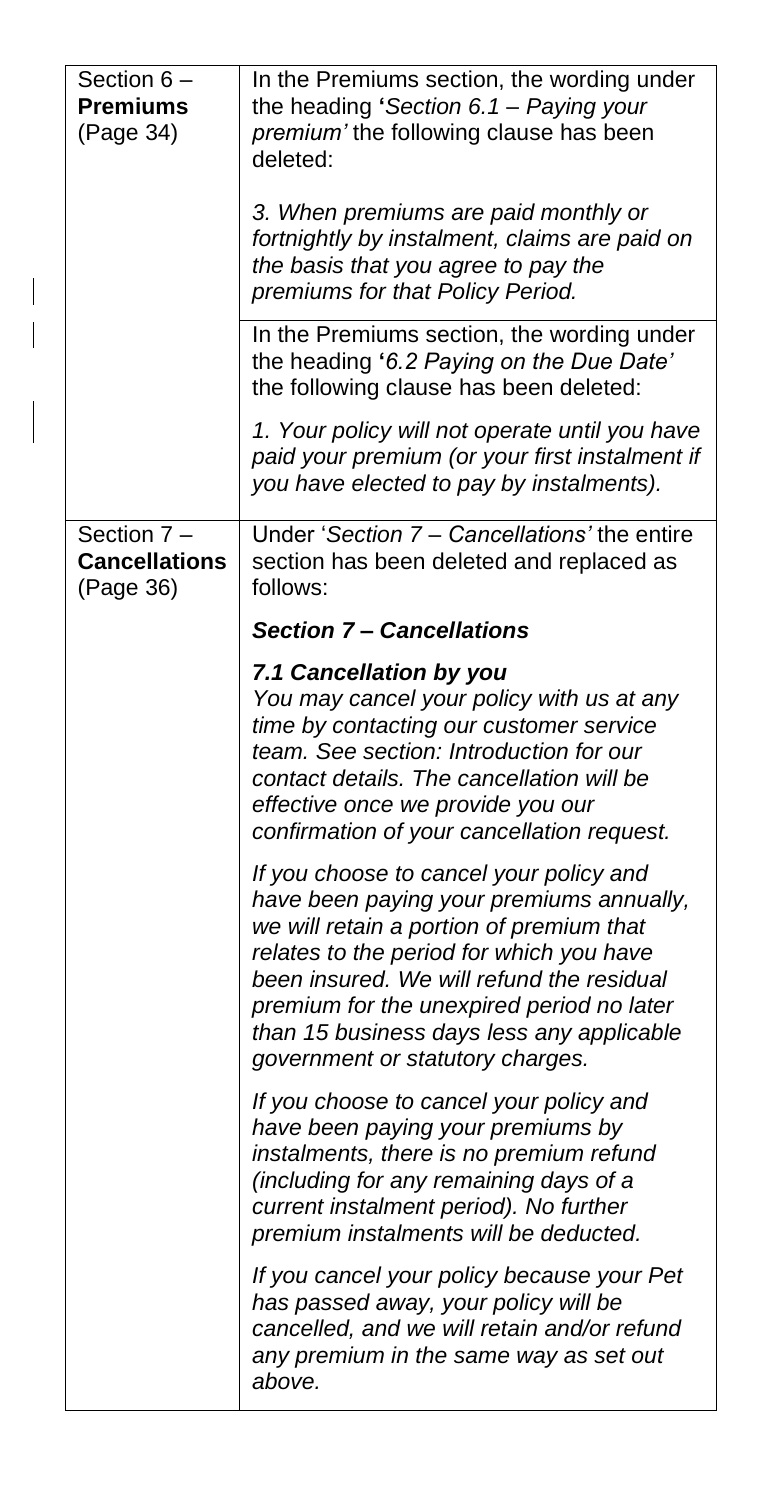|                                                            | 7.2 Cancellation by us                                                                                                                                                                                                                                                                                                                                                                                                                                                                                                                                                                                             |
|------------------------------------------------------------|--------------------------------------------------------------------------------------------------------------------------------------------------------------------------------------------------------------------------------------------------------------------------------------------------------------------------------------------------------------------------------------------------------------------------------------------------------------------------------------------------------------------------------------------------------------------------------------------------------------------|
|                                                            | We may cancel your policy where the law<br>allows us to do so. We will give you notice<br>in writing prior to exercising any right to<br>cancel your policy. If we cancel your policy,<br>we will retain a portion of premium that<br>relates to the period for which you have<br>been insured. We will refund the residual for<br>the unexpired period no later than 15<br>business days, less any non-refundable<br>government or statutory charges.<br>For more information about cancellations<br>refer to 'Section 6 - Premiums'.                                                                             |
| Section 8.4 -                                              | Under '8.4 Processing of your claim' point 3                                                                                                                                                                                                                                                                                                                                                                                                                                                                                                                                                                       |
| <b>Processing</b><br>of your claim<br>(Page 39)            | has been deleted and replaced with:<br>3. If expenses incurred by you with respect<br>to the Treatment exceed what is reasonable<br>and essential, having regard to the<br>circumstances in which the Treatment was<br>provided, then claim payments may be<br>adjusted to the amount of reasonable and<br>essential expenses.                                                                                                                                                                                                                                                                                     |
| <b>Financial</b><br><b>Services</b><br>Guide-<br>(Page 46) | Under the section "How each party is paid<br>for their services" add a new paragraph<br>which reads:                                                                                                                                                                                                                                                                                                                                                                                                                                                                                                               |
|                                                            | PetSure may charge you an instalment fee<br>of up to \$2.00 inclusive of GST for each<br>instalment payment. We can tell you the<br>exact fee at the time you contact us. The<br>instalment fee, if applicable, is stated on<br>your Certificate of Insurance/Tax Invoice.<br>This will be shown as a 'collection fee' or<br>'instalment fee' or words to similar effect on<br>your Certificate of Insurance/Tax Invoice.<br>The instalment fee is not refundable in the<br>event of cancellation unless the insurance<br>policy is cancelled either within the cooling<br>off period or a full term cancellation. |
|                                                            | The following paragraph under "How each<br>party is paid for their services" has been<br>deleted:                                                                                                                                                                                                                                                                                                                                                                                                                                                                                                                  |
|                                                            | Our distribution partners may also receive a<br>commission of up to 12.5% of the net<br>premium, inclusive within the commission of<br>up to 20% received by Pet Insurance Pty<br>Ltd (this is the premium less any<br>government taxes and charges for<br>promoting Petinsurance.com.au policies).                                                                                                                                                                                                                                                                                                                |

 $\begin{array}{c} \hline \end{array}$ 

 $\begin{array}{c} \rule{0pt}{2ex} \rule{0pt}{2ex} \rule{0pt}{2ex} \rule{0pt}{2ex} \rule{0pt}{2ex} \rule{0pt}{2ex} \rule{0pt}{2ex} \rule{0pt}{2ex} \rule{0pt}{2ex} \rule{0pt}{2ex} \rule{0pt}{2ex} \rule{0pt}{2ex} \rule{0pt}{2ex} \rule{0pt}{2ex} \rule{0pt}{2ex} \rule{0pt}{2ex} \rule{0pt}{2ex} \rule{0pt}{2ex} \rule{0pt}{2ex} \rule{0pt}{2ex} \rule{0pt}{2ex} \rule{0pt}{2ex} \rule{0pt}{2ex} \rule{0pt}{$